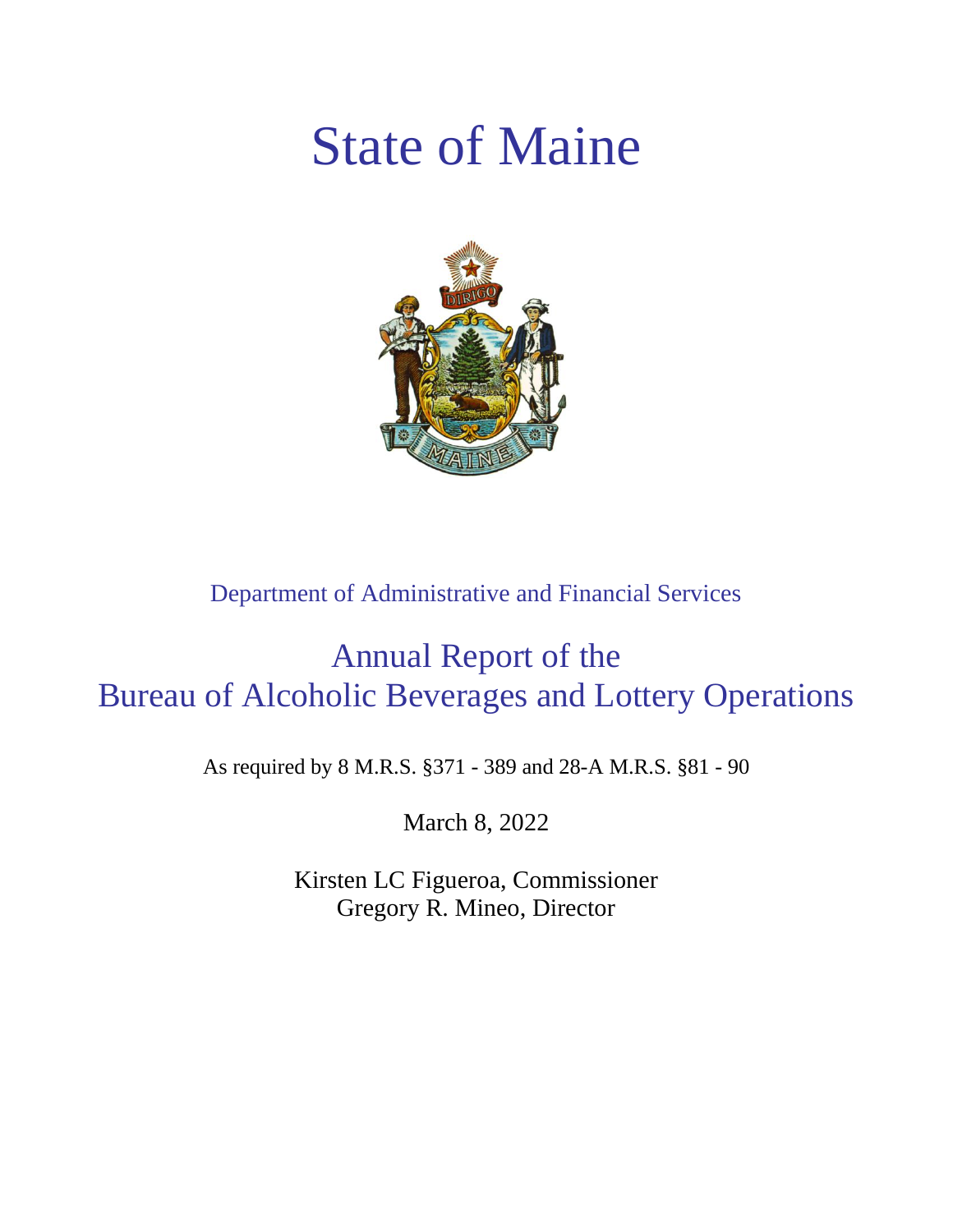**Section 1.A.** 28-A M.R.S. §84, sub-§7, ¶A, the following is a complete statement of the revenues and expenses for the Bureau for calendar year 2021:

#### **Bureau Revenue**

|                        | <b>Lottery Ticket Sales</b>                   | \$408,750,293    |
|------------------------|-----------------------------------------------|------------------|
|                        | <b>Lottery Miscellaneous Revenue</b>          | 4,972,666        |
|                        | <b>Spirits Sales</b>                          | 242,336,859      |
|                        | Licensing and Enforcement Revenue             | 22,906,786       |
|                        | <b>Total Bureau Revenue</b>                   | \$678,966,604    |
| <b>Bureau Expenses</b> |                                               |                  |
|                        | <b>Lottery Expenses</b>                       | \$340,822,217    |
|                        | <b>Spirits Expenses</b>                       | 179,543,486      |
|                        | Spirits Receivables and Adjustments           | (18,622)         |
|                        | Licensing and Enforcement Expenses            | 1,666,302        |
|                        | <b>Total Bureau Expenses</b>                  | \$522,013,383    |
| <b>Bureau Profit</b>   |                                               |                  |
|                        | Lottery Profit <sup>1</sup>                   | 72,900,742<br>\$ |
|                        | Spirits Profit <sup>2</sup>                   | 62,811,996       |
|                        | Licensing and Enforcement Profit <sup>3</sup> | 21,240,484       |
|                        | <b>Total Bureau Profit Generated</b>          | 156,953,221      |

**Section 1.B.** Change recommendations:

- 28-A M.R.S. §84, sub-§7, any recommendations for changes to this Title:
	- o The Bureau recommends this annual report be submitted using fiscal year data rather than calendar year in keeping with other state accounting practices.
	- o The Bureau recommends the requirements of 8 M.R.S. §372, sub-§2,  $\mathbb{I}$ K, sub- $\mathbb{I}$ (5) and 8 M.R.S. §372, sub-§2,  $\mathbb{I}$ K, sub- $\mathbb{I}$ (6) be combined. The requirements are reflected in sections 6 and 7 of this report.
- 8 M.R.S. §372, sub-§2, ¶K, sub-¶(7): Any recommendations for changes to this chapter:
	- o The Bureau recommends this annual report be submitted using fiscal year data rather than calendar year in keeping with other state accounting practices.

**<sup>1</sup>** Lottery Profit represents the amount transferred to the General and Outdoor Heritage Funds.

**<sup>2</sup>** Spirits Profit represents the amount transferred to the Maine Municipal Bond Bank for the Liquor Revenue Bonds.

**<sup>3</sup>** Licensing and Enforcement Profit represents the amount deposited directly into the General Fund.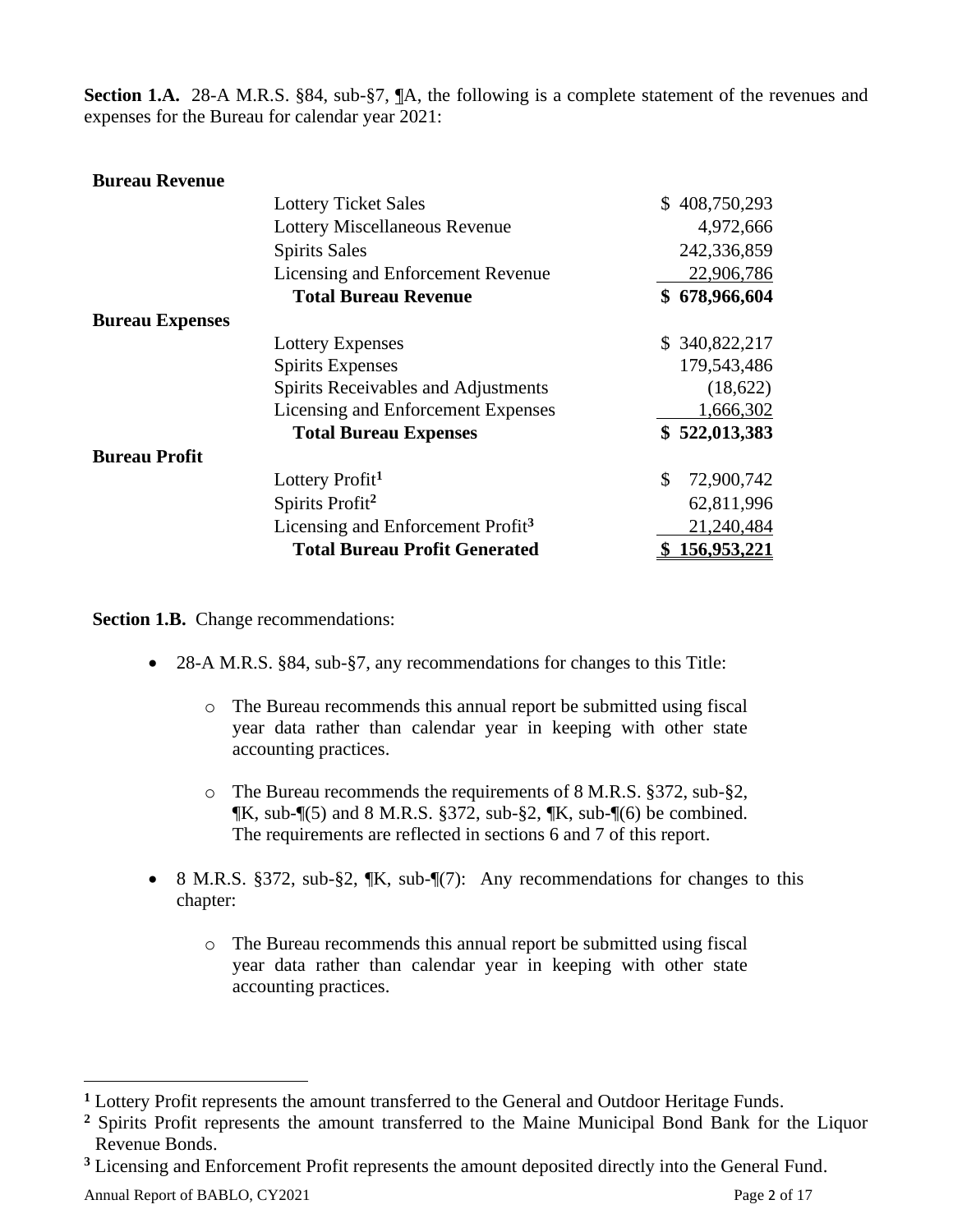#### **Lottery Operations**

**Section 2.** 8 M.R.S. §372, sub-§2, ¶K, sub-¶(1): A list of the decisions made by the commission and resulting actions for the preceding calendar year relevant to lottery operations.

#### **January 12, 2021:**

- Approval of New Games: Marketing Specialist Lisa Rodrigue submitted seven (7) new games for approval.
	- o (\$10) \$250,000 Extra Play
	- o (\$10) \$50 or \$100
	- o (\$5) Money Clip
	- o (\$5) Prize Multiplier
	- o (\$5) Lucky Fortune
	- o (\$3) Unlock It!
	- o (\$2) Fireball

A motion was made by Commissioner Sheehan to accept all games as presented. Motion seconded by Commissioner Fitzgerald. The roll was called, and all Commissioners voted in the affirmative; the motion passed unanimously.

#### **February 9, 2021:**

- Director Mineo presented the CY20 Annual Report to the Legislature on lottery operations for the Commission's review and approval of the entire report. A motion was made by Commissioner Sheehan to approve the CY20 Annual Report to the Legislature. Motion was seconded by Commissioner Fitzgerald. The roll was called, and all Commissioners voted in the affirmative; the motion passed unanimously.
- Approval of New Games: Deputy Director Boardman submitted two (2) new games for approval.
	- o (\$1) 5X THE CASH BONUS EDITION
	- o (\$2) 10X THE CASH BONUS EDITION

A motion was made by Commissioner Davis to accept all games as presented. Motion seconded by Commissioner Sheehan. The roll was called, and all Commissioners voted in the affirmative; the motion passed unanimously.

#### **March 9, 2021:**

- Deputy Director Boardman submitted the Lucky 4 Life and Power Ball rule changes for approval. A motion was made by Commissioner Davis to accept all games as presented. Motion seconded by Commissioner Fitzgerald. The roll was called, and all Commissioners voted in the affirmative; the motion passed unanimously.
- Marketing Manager Lisa Rodrigue submitted two (2) new games for approval.
	- o (\$20) \$500,000 Bankroll
		- o (\$10) \$250,000 Riches

A motion was made by Commissioner Davis to accept all games as presented. Motion seconded by Commissioner Fitzgerald. The roll was called, and all Commissioners voted in the affirmative; the motion passed unanimously.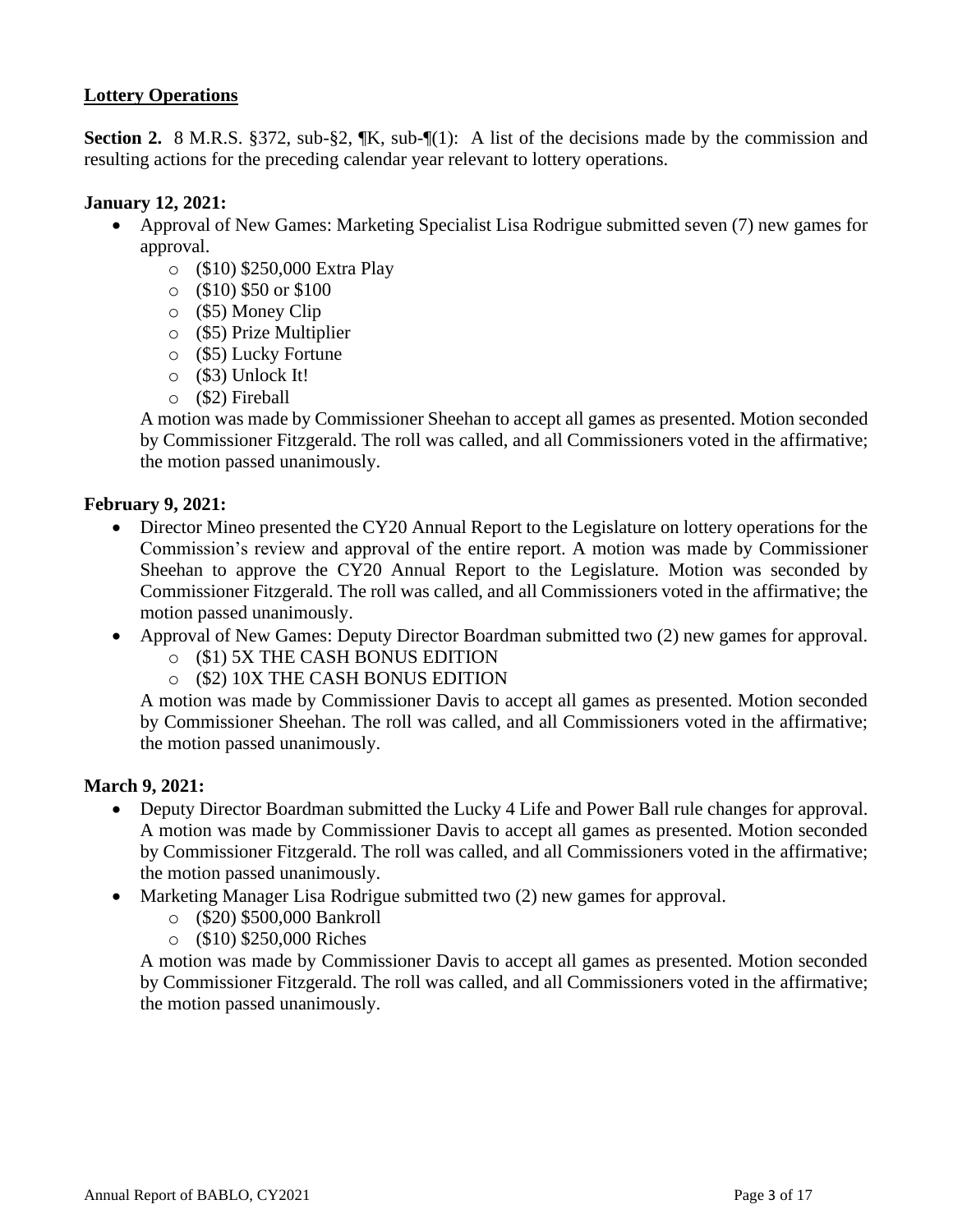#### **April 13, 2021:**

- Approval of New Games: Marketing Manager Lisa Rodrigue submitted two (2) new games for approval.
	- o (\$3) Twisted Bingo
	- $\circ$  (\$2) It Takes 2
	- o (\$2) 7.11.21 Live!
	- o (\$1) Fast Bucks
- A motion was made by Commissioner Davis to accept all games as presented. Motion seconded by Commissioner Fitzgerald. The roll was called, and all Commissioners voted in the affirmative; the motion passed unanimously.

#### **May 11, 2021:**

- Deputy Director Boardman submitted the Lucky 4 Life and Power Ball rule adoption for approval.
	- o Adoption of Powerball game rules. A motion was made by Commissioner Fitzgerald to accept the basis statement of the game rules as presented. Motion seconded by Commissioner Davis. The roll was called, and all Commissioners voted in the affirmative; the motion passed unanimously

A motion was made by Commissioner Sheehan to accept the adoption of games rules as presented. Motion seconded by Commissioner Davis. The roll was called, and all Commissioners voted in the affirmative; the motion passed unanimously

o Adoption of Lucky for Life game rules. A motion was made by Commissioner Fitzgerald to accept the basis statement as presented. Motion seconded by Commissioner Davis. The roll was called, and all Commissioners voted in the affirmative; the motion passed unanimously.

A motion was made by Commissioner Davis to accept the adoption of games rules as presented. Motion seconded by Commissioner Sheehan. The roll was called, and all Commissioners voted in the affirmative; the motion passed unanimously.

- Deputy Director Boardman submitted six (6) new games for approval.
	- o (\$5) \$100,000 Money Game
	- o (\$5) Fast Cash
	- o (\$5) Crossword Bonus
	- o (\$3) Honey Comb
	- o (\$2) The Addams Family Fortune
	- o (\$1) Lucky Gems

A motion was made by Commissioner Davis to accept all games as presented. Motion seconded by Commissioner Fitzgerald. The roll was called, and all Commissioners voted in the affirmative; the motion passed unanimously.

#### **June 8, 2021:**

• Deputy Director Boardman submitted one (1) new game for approval.

o (\$25) \$100 or \$250!

A motion was made by Commissioner Davis to accept all games as presented. Motion seconded by Commissioner Sheehan. The roll was called, and all Commissioners voted in the affirmative; the motion passed unanimously.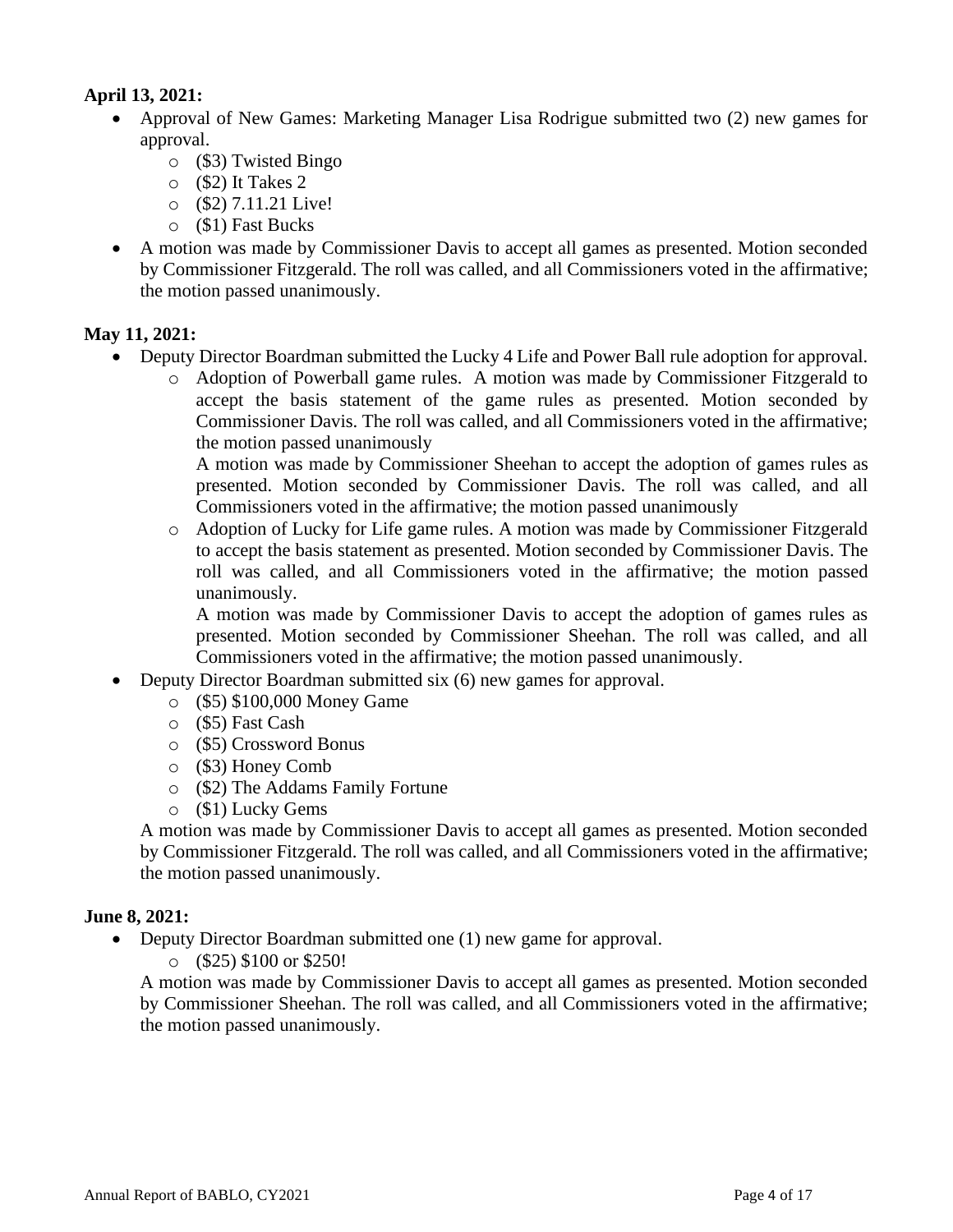#### **July 13, 2021:**

- Deputy Director Boardman submitted seven (7) new game for approval.
	- o (\$25) \$50,000,000 Cash Riches
	- o (\$10) \$250,000 Spectacular Extra Play
	- o (\$5) Ultimate 7
	- o (\$3) Puzzle Payout
	- o (\$2) Lucky Me
	- o (\$2) I Love Cash
	- o (\$1) Holiday Fun

A motion was made by Commissioner Sheehan to accept all games as presented. Motion seconded by Commissioner Schneck. The roll was called, and all Commissioners voted in the affirmative; the motion passed unanimously.

#### **August 10, 2021:**

There were no new games presented for approval and no items requiring Commission vote or decision.

#### **September 14, 2021:**

There were no new games presented for approval and no items requiring Commission vote or decision.

#### **October 12, 2021**

- Marketing Manager Lisa Rodrigue submitted two (2) new game for approval.
	- o (\$5) PLINKO
	- o (\$5) \$100,000 Big Country Cash

A motion was made by Commissioner Sheehan to accept all games as presented. Motion seconded by Commissioner Monaghan. The roll was called, and all Commissioners voted in the affirmative; the motion passed unanimously.

#### **November 16, 2021:**

- Deputy Director Boardman submitted six (6) new game for approval.
	- $\circ$  (\$10) \$50 or \$100
	- o (\$5) \$60,000 Crossword
	- $\circ$  (\$5) Win It All
	- o (\$2) Cash Xtreme
	- o (\$1) Baseball
	- o (\$1) Blackjack

A motion was made by Commissioner Sheehan to accept all games as presented. Motion seconded by Commissioner Schneck. The roll was called, and all Commissioners voted in the affirmative; the motion passed unanimously.

#### **December 14, 2021:**

There were no new games presented for approval and no items requiring Commission vote or decision.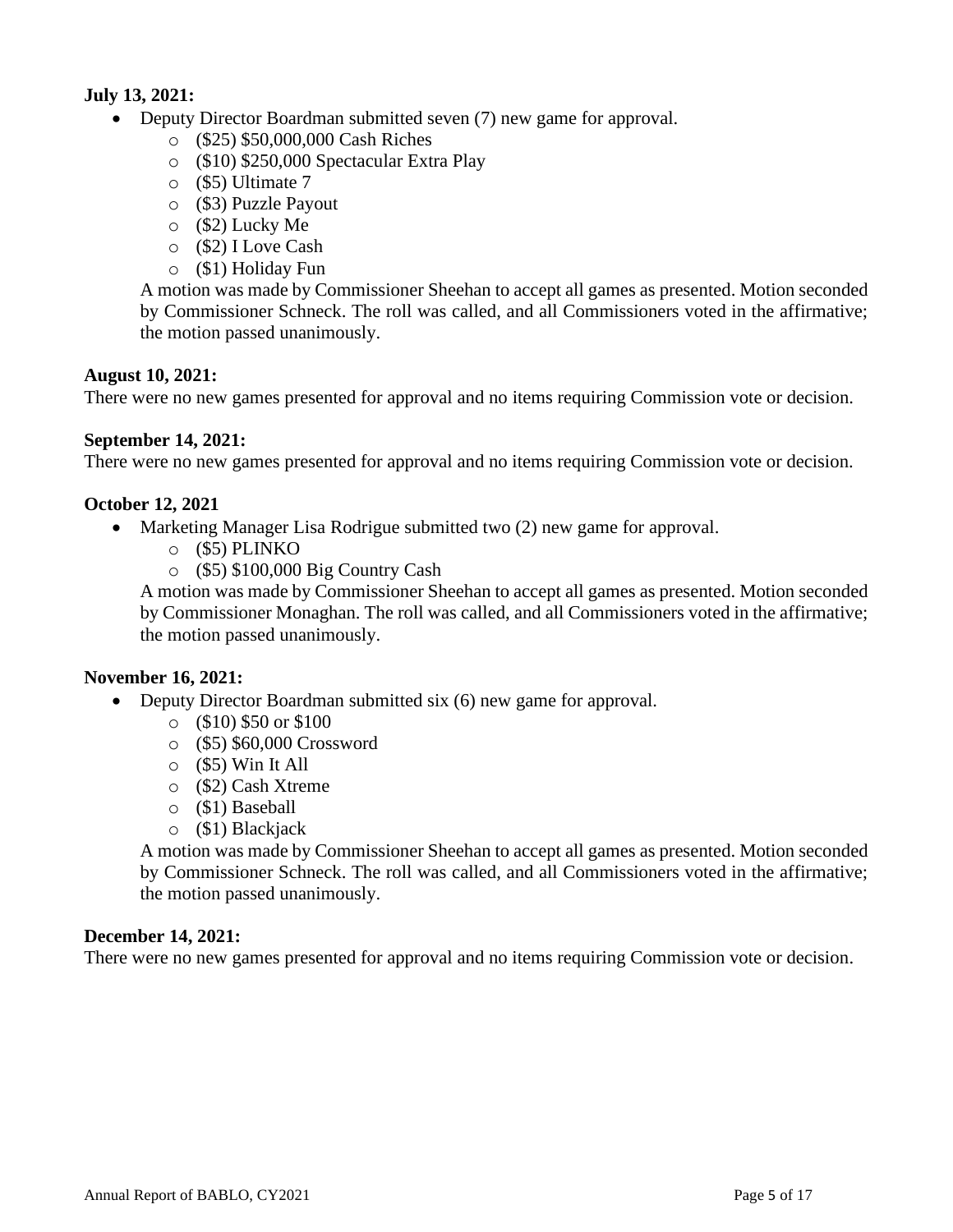Section 3. 8 M.R.S. §372, sub-§2, ¶K, sub-¶(2): A complete statement of lottery revenues, prize disbursements and expenses and appropriations from the General Fund, if any, for the preceding calendar year.

Summary Table for calendar year 2021:

| <b>Revenue</b>             |                                  |                     |
|----------------------------|----------------------------------|---------------------|
|                            | <b>Ticket Sales</b>              | \$408,750,293       |
|                            | Miscellaneous Revenue            | 4,972,666           |
|                            | <b>Total Revenue</b>             | \$413,722,959       |
| <b>Expenses</b>            |                                  |                     |
|                            | Personnel                        | \$<br>2,214,305     |
|                            | Operating                        | 3,369,424           |
|                            | <b>Agent Commissions/Bonuses</b> | 32,552,961          |
|                            | <b>Vendor Fees</b>               | 14,387,522          |
|                            | Tri-State                        | 2,965,164           |
|                            | Prizes                           | 285,332,840         |
|                            | <b>Total Expenses</b>            | \$340,822,217       |
| <b>Profit</b>              |                                  |                     |
|                            | <b>Total Profit</b>              | <u>\$72,900,742</u> |
| <b>Profit Distribution</b> |                                  |                     |
|                            | <b>General Fund Transfer</b>     | \$<br>72,216,516    |
|                            | Heritage Transfer                | \$<br>684,226       |

No General Fund appropriation is provided to the Bureau for the operation of the Maine Lottery.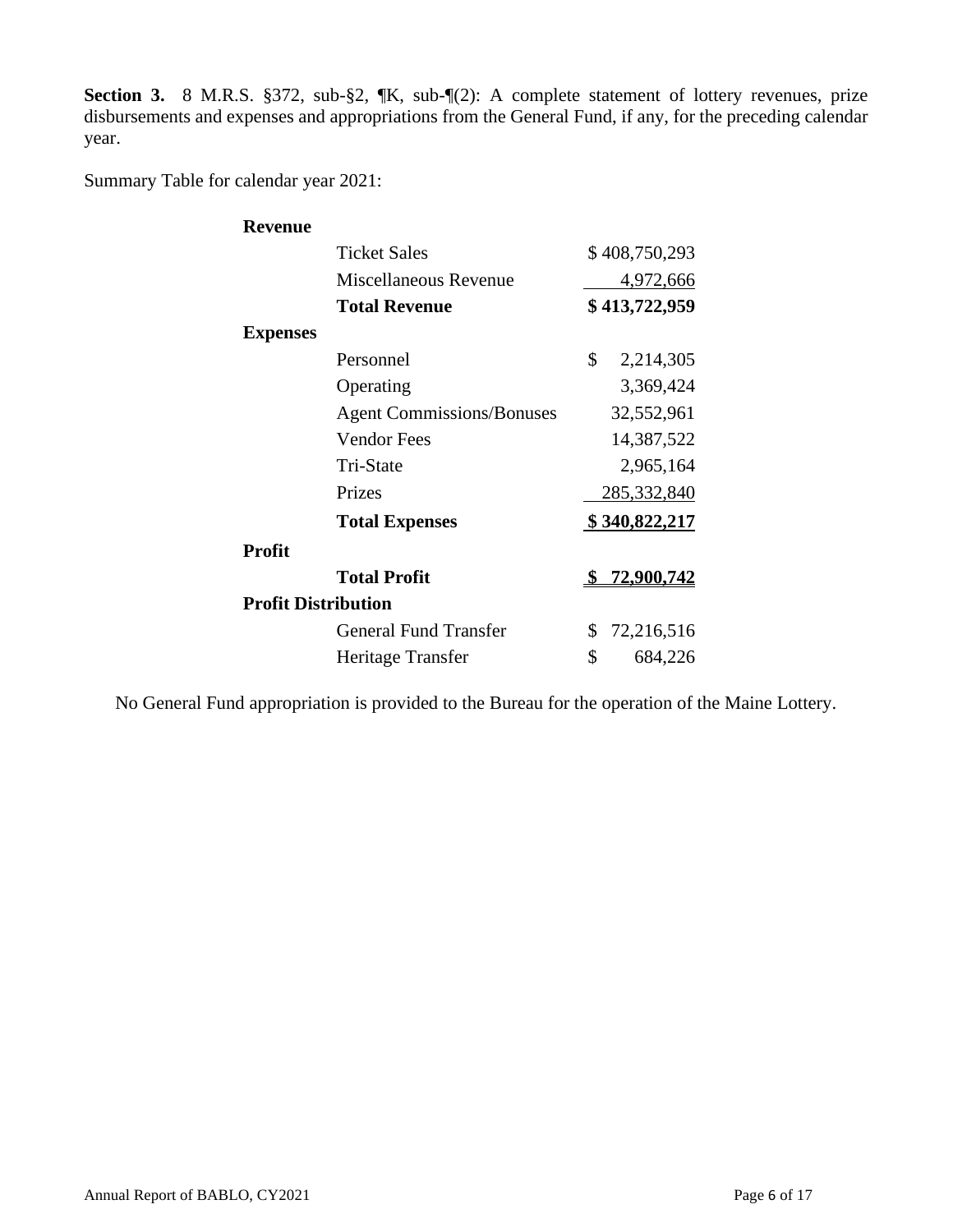**Section 4.** 8 M.R.S. §372, sub-§2,  $\mathbb{K}$ , sub- $\mathbb{I}(3)$ : A 5-year history of the account used to manage lottery operations, which must include the amount of revenues deposited into the State Lottery Fund and the amounts transferred to the General Fund:

Summary Table for Calendar Years 2017 through 2021:

|                                  | 2017             | 2018                        | 2019             | 2020                        | 2021              |
|----------------------------------|------------------|-----------------------------|------------------|-----------------------------|-------------------|
| <b>Revenue</b>                   |                  |                             |                  |                             |                   |
| <b>Ticket Sales</b>              | \$275,954,296    | \$298,648,087               | \$299,433,229    | \$343,301,429               | \$408,750,293     |
| Miscellaneous Revenue            | 4,044,667        | 5,080,368                   | 4,898,386        | 4,929,117                   | 4,972,666         |
| <b>Total Revenue</b>             | \$279,998,962    | \$303,728,455               | \$304,331,615    | \$348,230,547               | \$413,722,959     |
| <b>Expenses</b>                  |                  |                             |                  |                             |                   |
| Personnel                        | \$<br>1,547,421  | \$<br>1,690,621             | 1,762,785<br>\$  | \$<br>1,812,924             | 2,214,305<br>\$   |
| Operating                        | 2,802,986        | 2,864,496                   | 4,110,946        | 2,555,380                   | 3,369,424         |
| <b>Agent Commissions/Bonuses</b> | 18,383,141       | 21,420,743                  | 20,961,016       | 24,540,286                  | 32,552,961        |
| Vendor Fees                      | 9,716,375        | 10,516,032                  | 10,543,111       | 12,089,089                  | 14,387,522        |
| Tri-State                        | 3,077,464        | 3,503,742                   | 2,989,490        | 2,790,611                   | 2,965,164         |
| Prizes                           | 182,233,804      | 199,910,266                 | 202,625,013      | 236,974,559                 | 285,332,840       |
| <b>Total Expenses</b>            | \$217,761,192    | \$239,905,899               | \$242,992,361    | \$280,762,849               | \$340,822,217     |
| <b>Profit</b>                    |                  |                             |                  |                             |                   |
| <b>Total Profit</b>              | 62,237,770       | 63,822,556<br><sup>\$</sup> | \$61,339,254     | 67,467,698<br><sup>\$</sup> | 72,900,742<br>SS. |
| <b>Profit Distribution</b>       |                  |                             |                  |                             |                   |
| General Fund Transfer            | 61,544,080<br>\$ | \$<br>63,235,463            | 60,803,422<br>\$ | \$<br>66,906,126            | 72,216,516<br>\$  |
| Heritage Transfer                | \$<br>693,690    | \$<br>587,093               | \$<br>535,832    | \$<br>561,572               | \$<br>684,226     |

#### **Section 5.** 8 M.R.S. §372, sub-§2, ¶K, sub-¶(4):

Expenditures made to promote lottery sales through marketing, advertising and recruitment of agents for the preceding calendar year (2021):

Total spending by category (includes net media and production costs)

| Television (Including OTT)        | \$1,048,554.68 |
|-----------------------------------|----------------|
| Radio                             | \$753,731.60   |
| Digital                           | \$135,000.00   |
| POS/Collateral                    | \$18,744.15    |
| Sales Promotion/Promotional Items | \$55,559.06    |
| Sponsorships & Other              | \$12,705.13    |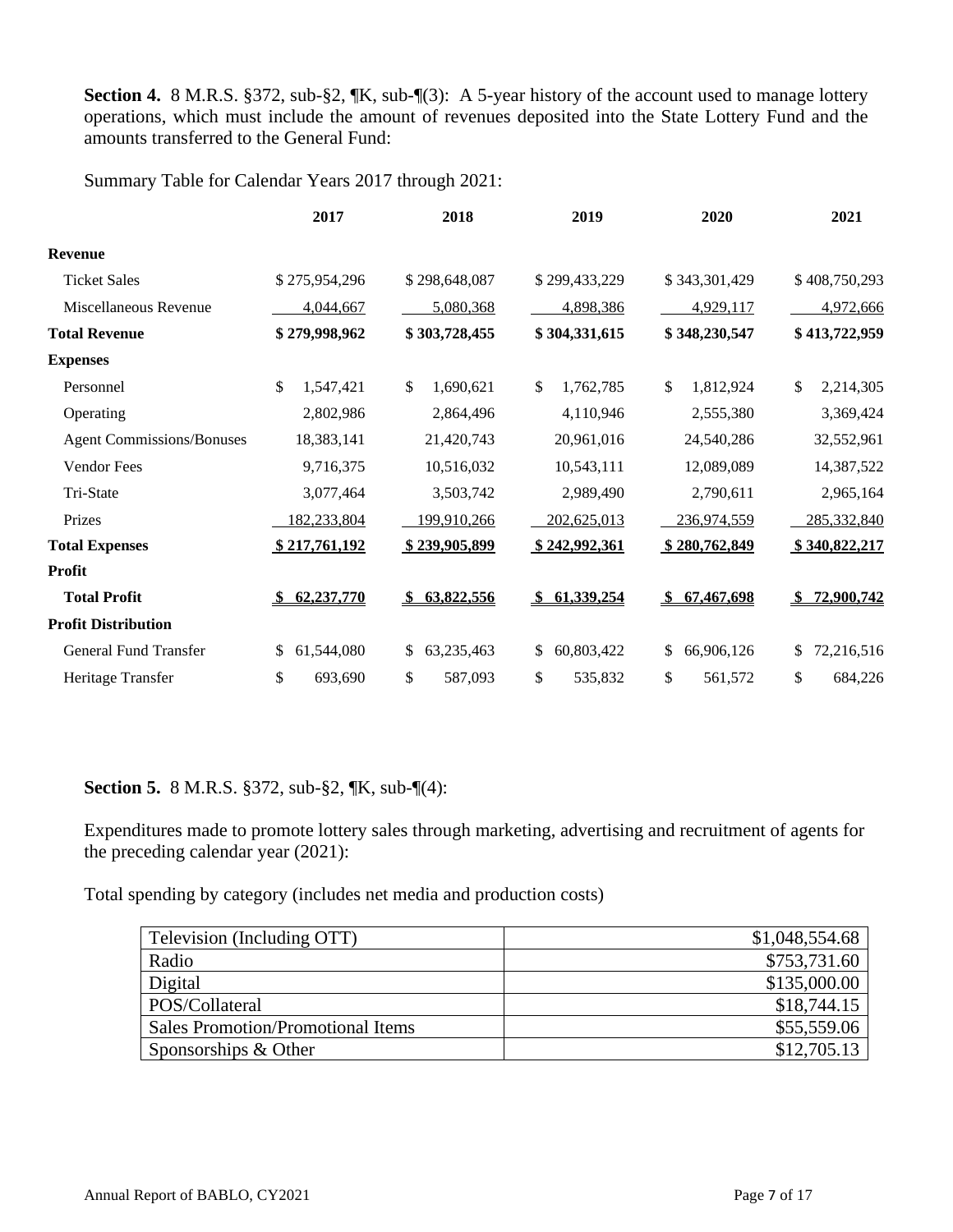**Section 6.** 8 M.R.S. §372, sub-§2, ¶K, sub-¶(5): A description of Lottery marketing and advertising activities for the preceding calendar year (2021). The description must identify each radio station and television station, if any, that broadcast or distributed advertising.

Marketing and advertising activity promoting the Maine Lottery during calendar 2021 included statewide Broadcast (Television and Radio), Digital, Point of Sale (POS), Sales Promotion/Promotional Items, and Sponsorships. Advertising schedules were executed to generate visibility across Maine for promoting selected instant games, draw games and Fast Play games.

| <b>Market</b>    | <b>Station</b>                              |
|------------------|---------------------------------------------|
| Bangor, ME       | 5704 SPECTRUM, Bangor, ME-Cable             |
| Bangor, ME       | <b>WABI-TV</b>                              |
| Bangor, ME       | WFVX-TV                                     |
| Bangor, ME       | WLBZ-TV                                     |
| Bangor, ME       | WVII-TV                                     |
| Portland, ME     | 0181 SPECTRUM, Portland, ME-Cable           |
| Portland, ME     | 2723 SPECTRUM, Portland Market Master Cable |
| Portland, ME     | 5705 SPECTRUM, Lewiston, ME-Cable           |
| Portland, ME     | 5914 SPECTRUM, So, York County, ME-Cable    |
| Portland, ME     | 6013 SPECTRUM, Augusta, ME-Cable            |
| Portland, ME     | 7646 SPECTRUM, Portland-Auburn IC, ME-Cable |
| Portland, ME     | 8980 COMCAST, Spectrum/Brunswick, ME-Cable  |
| Portland, ME     | <b>EMTW-TV</b>                              |
| Portland, ME     | WCSH-TV                                     |
| Portland, ME     | WGME-TV                                     |
| Portland, ME     | WMTW-TV                                     |
| Portland, ME     | WPFO-TV                                     |
| Portland, ME     | WPXT-TV                                     |
| Presque Isle, ME | 2477 SPECTRUM, Presque Isle, ME-Cable       |
| Presque Isle, ME | <b>EAGM-TV</b>                              |
| Presque Isle, ME | WAGM-TV                                     |
| Presque Isle, ME | WWPI-TV                                     |
| Statewide - ME   | NESN-TV                                     |
| Statewide - ME   | 0181 SPECTRUM, Portland, ME OTT             |

Television stations utilized: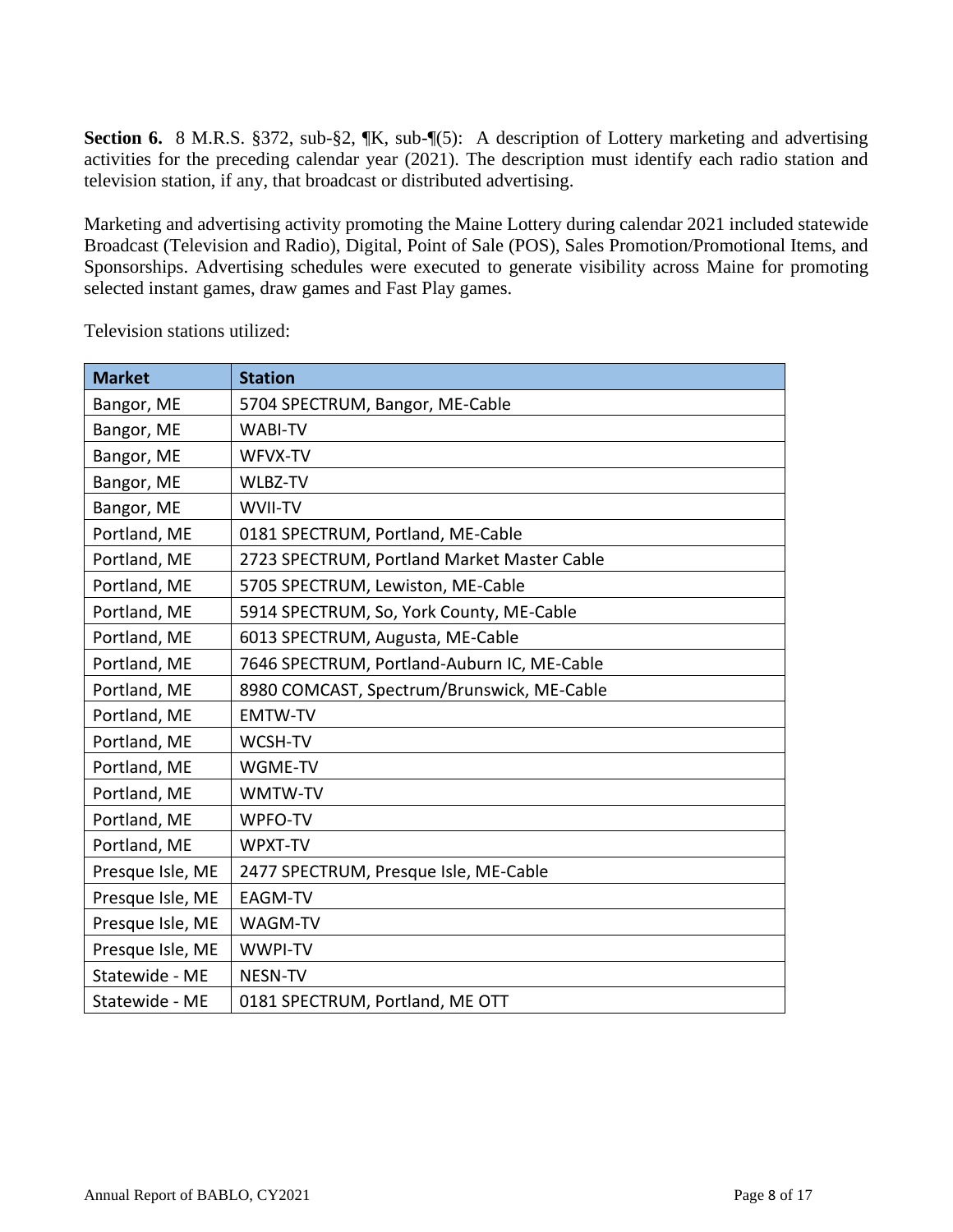Radio stations utilized:

| <b>Market</b>          | <b>Station</b>  |  |
|------------------------|-----------------|--|
| Augusta-Waterville, ME | WABK-FM         |  |
| Augusta-Waterville, ME | WCTB-FM         |  |
| Augusta-Waterville, ME | WEBB-FM         |  |
| Augusta-Waterville, ME | WFMX-FM         |  |
| Augusta-Waterville, ME | WMME-FM         |  |
| Augusta-Waterville, ME | WTOS-FM         |  |
| <b>Bangor</b>          | WBFB-FM         |  |
| <b>Bangor</b>          | WBZN-FM         |  |
| Bangor                 | WEZQ-FM         |  |
| Bangor                 | <b>WHOU-FM</b>  |  |
| <b>Bangor</b>          | WKIT-FM         |  |
| Bangor                 | WKSQ-FM         |  |
| <b>Bangor</b>          | WNSX-FM         |  |
| Bangor                 | WQCB-FM         |  |
| Bangor                 | WVOM-FM         |  |
| <b>Bangor</b>          | WWMJ-FM         |  |
| Calais, ME (u)         | <b>WCRQ-FM</b>  |  |
| Calais, ME (u)         | WQDY-FM         |  |
| Farmington, ME (u)     | WKTJ-FM         |  |
| Portland, ME           | WBLM-FM         |  |
| Portland, ME           | WBQX-FM         |  |
| Portland, ME           | WCLZ-FM         |  |
| Portland, ME           | WCYY-FM         |  |
| Portland, ME           | WFNK-FM         |  |
| Portland, ME           | WHOM-FM         |  |
| Portland, ME           | WHTP-FM         |  |
| Portland, ME           | WHXR-FM         |  |
| Portland, ME           | WJBQ-FM         |  |
| Portland, ME           | WJJB-FM/WPEI-FM |  |
| Portland, ME           | WMGX-FM         |  |
| Portland, ME           | WOXO-FM         |  |
| Portland, ME           | WPOR-FM         |  |
| Portland, ME           | WTHT-FM         |  |
| Portland, ME           | WYNZ-FM         |  |
| Presque Isle, ME       | WBPW-FM         |  |
| Presque Isle, ME       | WCXU-FM         |  |
| Presque Isle, ME       | WOZI-FM         |  |
| Presque Isle, ME       | WQHR-FM         |  |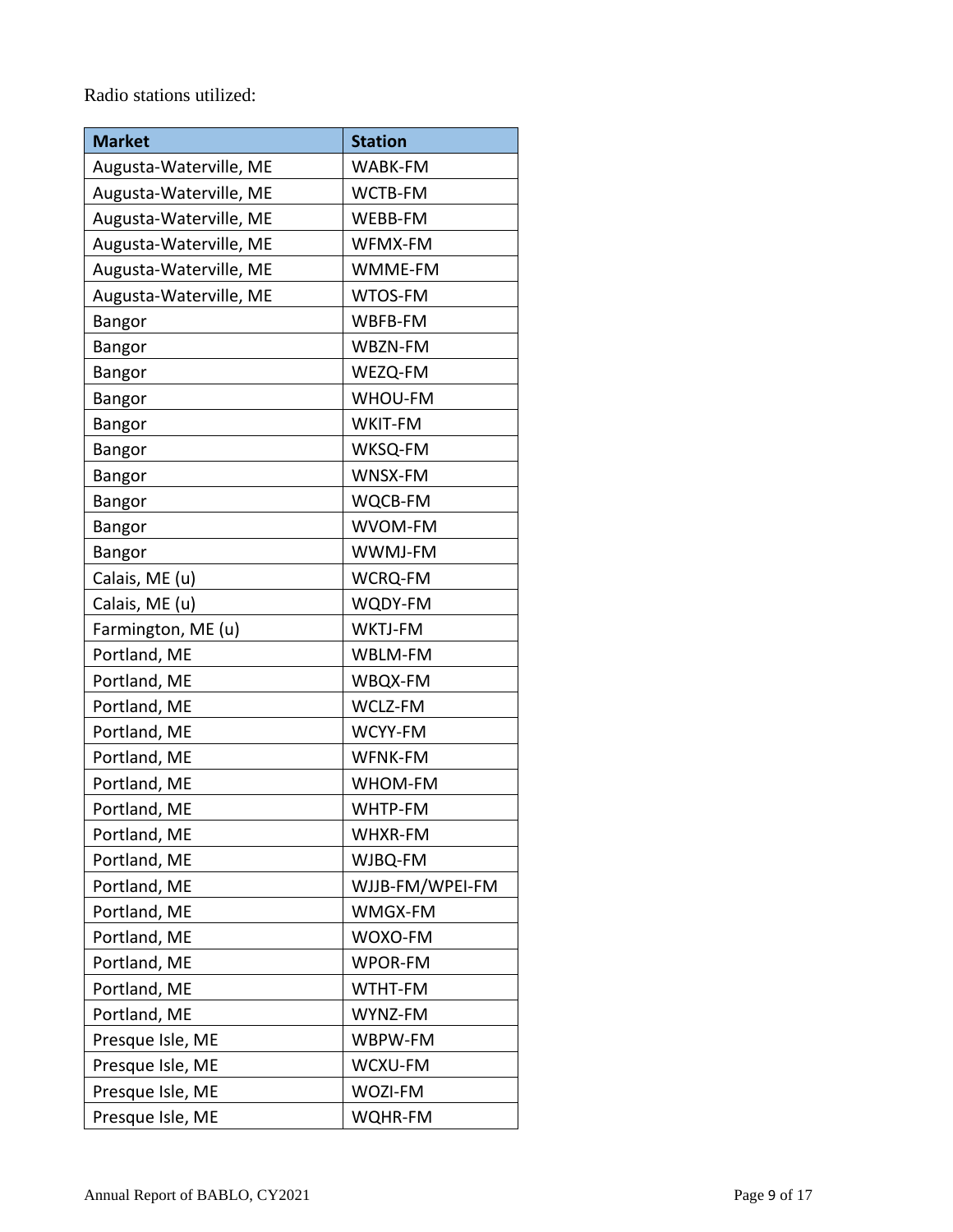Digital networks or channels utilized:

| <b>Digital Network or Channel</b> |
|-----------------------------------|
| AdTheorent                        |
| Blis                              |
| Katz Digital Group                |
| Q1 Media                          |
| Undertone                         |
| WMTW/Hearst Digital               |

**Section 7.** 8 M.R.S. §372, sub-§2, ¶K, sub-¶(6): For each radio station and television station identified pursuant to subparagraph (5), the format of advertising activity and amount of expenditures for the preceding calendar year (2021) associated with each station.

The format of Maine Lottery advertising on television is a mix of 30-second spots and 15-second spots equally across all stations, according to campaign messaging. On radio, the Maine Lottery uses exclusively 30-second spots across all stations.

For Digital advertising, the Maine Lottery uses a variety of formats according to each digital buy. Typical formats include animated banners such as 728x90, 250x300, and 250x600. Rich media formats are sometimes used allowing the Maine Lottery to take advantage of the newest capabilities of the medium. These have included expandable ads, video pre-roll and other rich media formats.

Point of Sale is most often executed as 11x17 posters, 8.5 x 11 mini-posters, 8x10 counter cards, with occasional window clings and other formats.

Total expenditures by station (net media cost):

| <b>Market</b> | <b>Station</b>                              | <b>Total Spend, 2021</b> |
|---------------|---------------------------------------------|--------------------------|
| Bangor, ME    | 5704 SPECTRUM, Bangor, ME-Cable             | \$15,523.55              |
| Bangor, ME    | <b>WABI-TV</b>                              | \$85,501.50              |
| Bangor, ME    | WFVX-TV                                     | \$5.134.00               |
| Bangor, ME    | <b>WLBZ-TV</b>                              | \$44,769.50              |
| Bangor, ME    | WVII-TV                                     | \$12,940.40              |
| Portland, ME  | 0181 SPECTRUM, Portland, ME-Cable           | \$15,003.35              |
| Portland, ME  | 2723 SPECTRUM, Portland Market Master Cable | \$744.60                 |
| Portland, ME  | 5705 SPECTRUM, Lewiston, ME-Cable           | \$4,132.70               |
| Portland, ME  | 5914 SPECTRUM, So, York County, ME-Cable    | \$4,132.70               |
| Portland, ME  | 6013 SPECTRUM, Augusta, ME-Cable            | \$8,265.40               |
| Portland, ME  | 7646 SPECTRUM, Portland-Auburn IC, ME-Cable | \$28,025.35              |
| Portland, ME  | 8980 COMCAST, Spectrum/Brunswick, ME-Cable  | \$3,312.45               |
| Portland, ME  | <b>EMTW-TV</b>                              | \$51.00                  |
| Portland, ME  | <b>WCSH-TV</b>                              | \$124,482.50             |

#### **Television**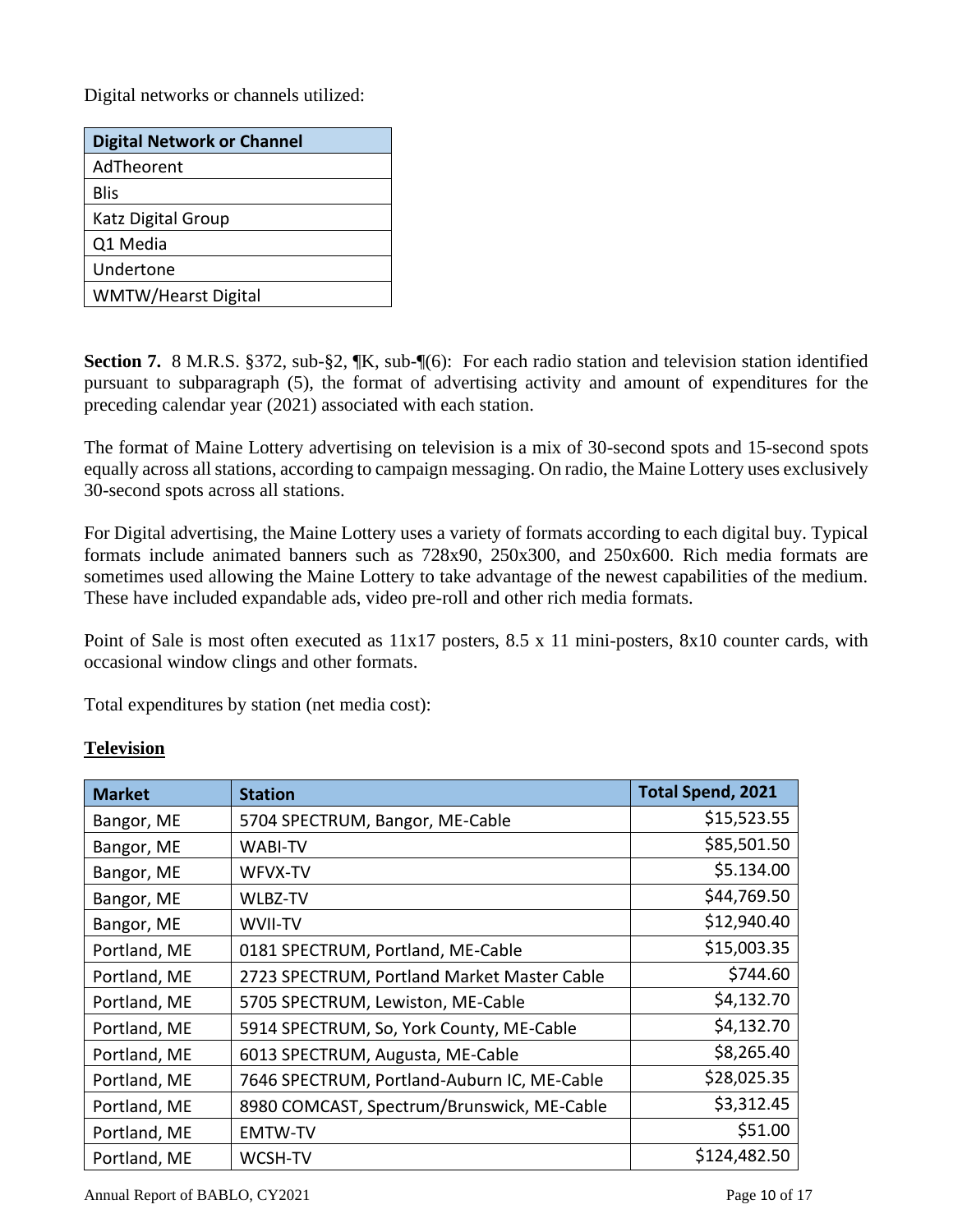| Portland, ME     | WGME-TV                               | \$106,734.50 |
|------------------|---------------------------------------|--------------|
| Portland, ME     | WMTW-TV                               | \$107,346.50 |
| Portland, ME     | WPFO-TV                               | \$31,573.25  |
| Portland, ME     | WPXT-TV                               | \$195.50     |
| Presque Isle, ME | 2477 SPECTRUM, Presque Isle, ME-Cable | \$4,432.75   |
| Presque Isle, ME | EAGM-TV                               | \$1,462.00   |
| Presque Isle, ME | WAGM-TV                               | \$80,792.50  |
| Presque Isle, ME | <b>WWPI-TV</b>                        | \$2,596.75   |
| Statewide - ME   | <b>NESN-TV</b>                        | \$106,088.50 |
| Statewide - ME   | 0181 SPECTRUM, Portland, ME OTT       | \$81,288.18  |

### **Radio**

|                        |                | <b>Total Spend, 2021</b> |
|------------------------|----------------|--------------------------|
| <b>Market</b>          | <b>Station</b> |                          |
| Augusta-Waterville, ME | WABK-FM        | \$11,100.15              |
| Augusta-Waterville, ME | WCTB-FM        | \$7,459.60               |
| Augusta-Waterville, ME | WEBB-FM        | \$13,031.35              |
| Augusta-Waterville, ME | WFMX-FM        | \$18,228.25              |
| Augusta-Waterville, ME | WMME-FM        | \$16,267.30              |
| Augusta-Waterville, ME | WTOS-FM        | \$15,283.00              |
| <b>Bangor</b>          | WBFB-FM        | \$8,504.25               |
| Bangor                 | WBZN-FM        | \$18,719.72              |
| <b>Bangor</b>          | WEZQ-FM        | \$4,743.00               |
| Bangor                 | WHOU-FM        | \$11,832.00              |
| Bangor                 | WKIT-FM        | \$20,257.20              |
| Bangor                 | WKSQ-FM        | \$8,708.25               |
| <b>Bangor</b>          | WNSX-FM        | \$16,299.60              |
| Bangor                 | WQCB-FM        | \$31,295.13              |
| <b>Bangor</b>          | WVOM-FM        | \$12,393.00              |
| Bangor                 | WWMJ-FM        | \$11,636.50              |
| Calais, ME (u)         | WCRQ-FM        | \$12,887.70              |
| Calais, ME (u)         | WQDY-FM        | \$12,948.90              |
| Farmington, ME (u)     | WKTJ-FM        | \$20,687.30              |
| Portland, ME           | WBLM-FM        | \$42,495.75              |
| Portland, ME           | WBQX-FM        | \$16,269.90              |
| Portland, ME           | WCLZ-FM        | \$13,448.70              |
| Portland, ME           | WCYY-FM        | \$17,323.00              |
| Portland, ME           | WFNK-FM        | \$44,234.00              |
| Portland, ME           | WHOM-FM        | \$22,312.50              |
| Portland, ME           | WHTP-FM        | \$7,127.25               |
| Portland, ME           | WHXR-FM        | \$15,240.50              |
| Portland, ME           | WJBQ-FM        | \$33,112.60              |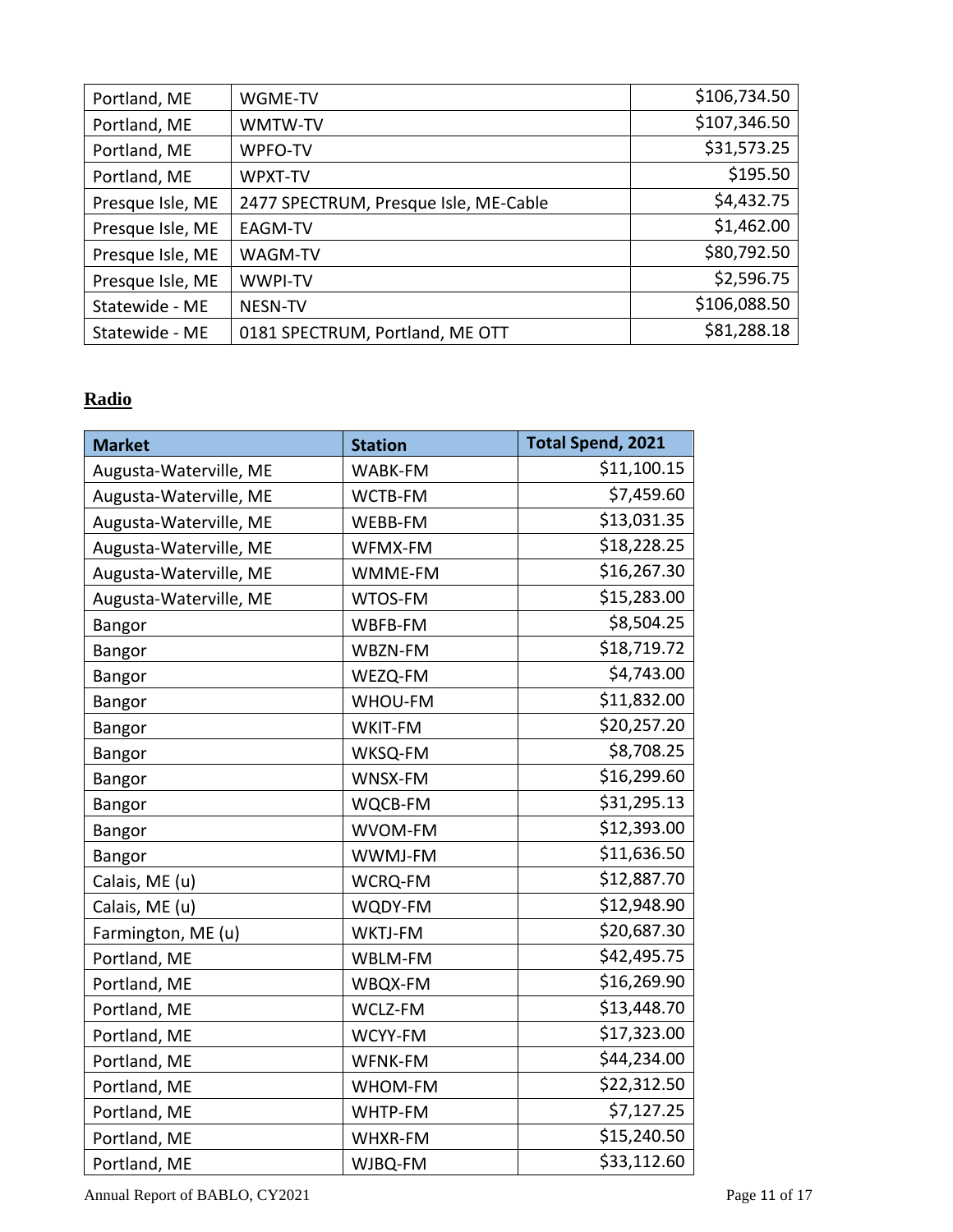| Portland, ME     | WJJB-FM/WPEI-FM | \$21,603.60 |
|------------------|-----------------|-------------|
| Portland, ME     | WMGX-FM         | \$28,275.25 |
| Portland, ME     | WOXO-FM         | \$7,505.50  |
| Portland, ME     | WPOR-FM         | \$35,192.55 |
| Portland, ME     | WTHT-FM         | \$36,150.50 |
| Portland, ME     | WYNZ-FM         | \$18,546.90 |
| Presque Isle, ME | WBPW-FM         | \$20,207.90 |
| Presque Isle, ME | WCXU-FM         | \$18,775.65 |
| Presque Isle, ME | WOZI-FM         | \$17,336.60 |
| Presque Isle, ME | WQHR-FM         | \$18,310.70 |

#### **Digital**

| <b>Digital Network or Channel</b> | <b>Total Spend, 2021</b> |
|-----------------------------------|--------------------------|
| AdTheorent                        | \$35,000.00              |
| <b>Blis</b>                       | \$45,000.00              |
| Katz Digital Group                | \$15,000.00              |
| Q1 Media                          | \$10,000.00              |
| Undertone                         | \$10,000.00              |
| WMTW/Hearst Digital               | \$20,000.00              |

Section 8. 8 M.R.S. §372, sub-§2,  $\mathbb{K}$ , sub- $\mathbb{I}(7)$ : Any recommendations for changes to this chapter.

The Bureau recommends this annual report be submitted using fiscal year data rather than calendar year in keeping with other state accounting practices.

The Bureau recommends Sections 6 and 7 be combined.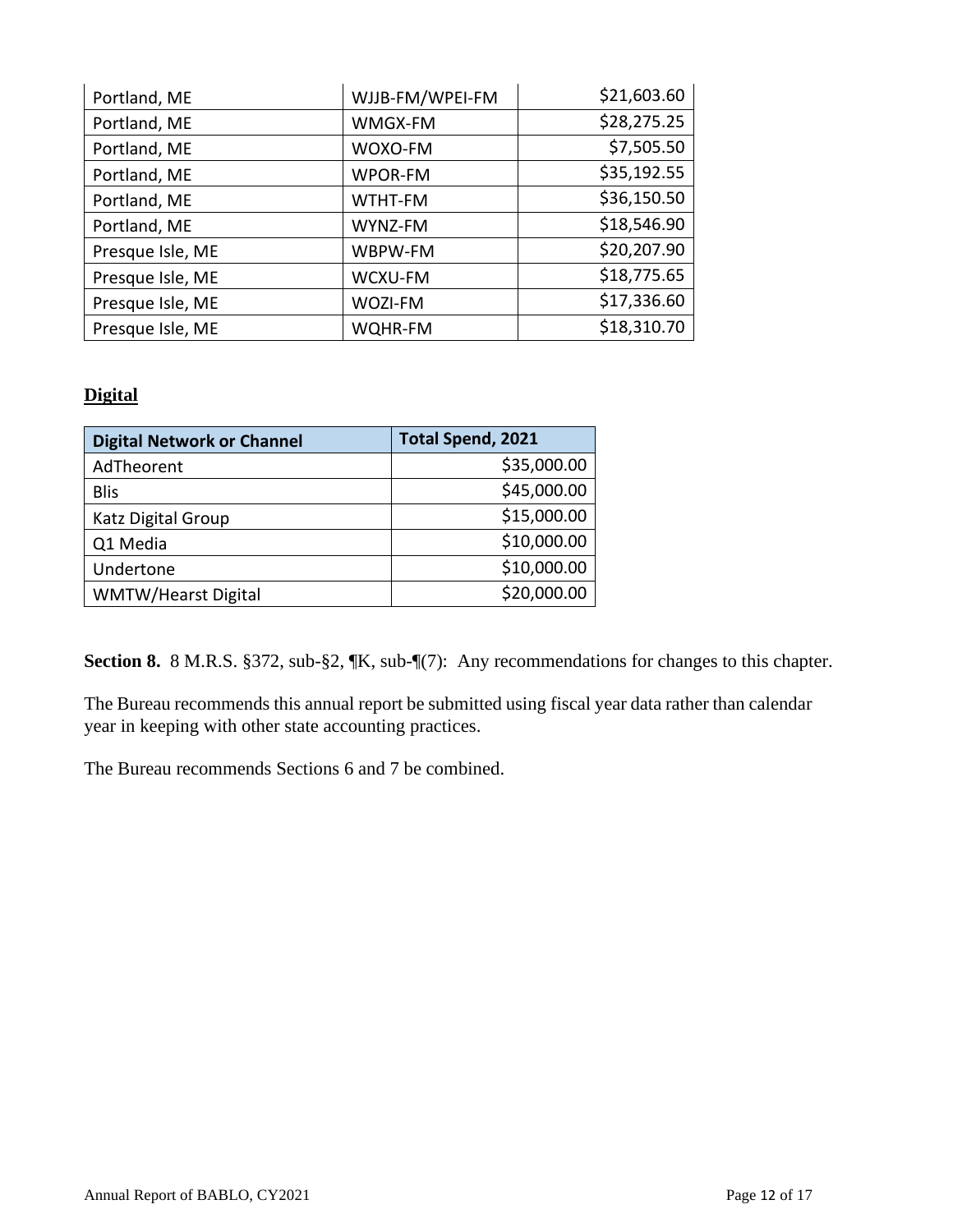#### **Liquor Operations**

**Section 9.** 28-A M.R.S. §84, sub-§7, ¶B, the information required by 28-A M.R.S. §83-B, sub-§11: A complete statement of expenses and revenues collected in accordance with the licensing and enforcement functions of the Bureau including a statement of the revenues collected under chapter 65 for calendar year 2021.

| <b>Revenue Sources/Description</b>          | <b>Total</b> |  |
|---------------------------------------------|--------------|--|
| 0411 - Excise Tax Beer                      | \$11,202,198 |  |
| 0412 - Excise Tax Table Wine ME Products    | 52,139       |  |
| 0413 - Excise Tax Table Wine Out State      | 3,045,688    |  |
| 0414 - Excise Tax Sparkling Wines           | 1,048,485    |  |
| 0454 - Liquor Premium                       | 3,227,381    |  |
| 0455 - Low Alcohol Spirits Tax              | 116,767      |  |
| 0923 - Agency License - Orig                | 34,200       |  |
| 1101 - Class I                              | 1,113,700    |  |
| 1102 - Class I P-T                          | 50           |  |
| 1103 - Small Distillery                     | 3,000        |  |
| 1104 - Distillery                           | 1,000        |  |
| 1105 - Class A Restaurant/Lounge            | 569,395      |  |
| 1106 - Bed & Breakfast Liquor License       | 27,735       |  |
| 1107 - Civic Organizations                  | 3,800        |  |
| 1108 - Agency Liquor. Store Full Time       | 56,000       |  |
| 1109 - Agency Liquor Store Resale           | 13,050       |  |
| 1110 - Class I-A                            | 128,275      |  |
| 1113 - Small Brewery                        | 8,200        |  |
| 1114 - Brewery                              | 14,000       |  |
| 1115 - Class X                              | 144,720      |  |
| 1116 - Auxiliary License                    | 1,600        |  |
| 1117 - Winery                               | 3,500        |  |
| 1120 - Class II                             | 1,100        |  |
| 1121 - Dual Liquor License                  | 600          |  |
| 1122 - Minibar License Hotel                | 500          |  |
| 1123 – Minibar License Other                | 150          |  |
| 1124 - Minibar Room Fee Hotel               | 885          |  |
| 1125 – Minibar Room Fee Other               | 300          |  |
| 1126 - Wine Direct Shipper License          | 14,400       |  |
| 1127 - Wine Direct Shipper Registration Fee | 7,200        |  |
| 1128 - Direct Shipper Renewal               | 29,750       |  |
| 1129 - B.Y.O.B. - Function Permit           | 1,280        |  |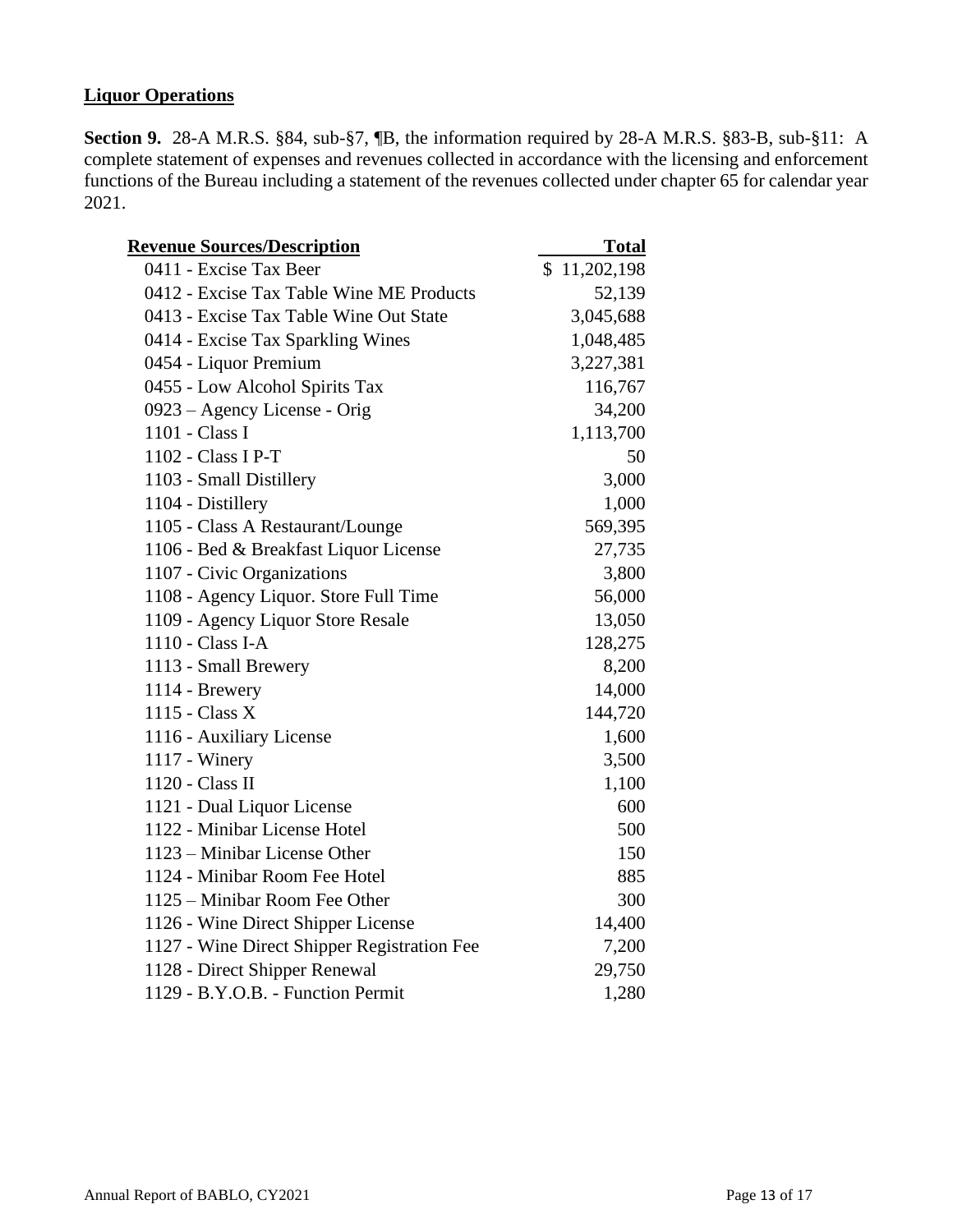| <b>Revenue Sources/Description (continued)</b> | <b>Total</b>                                 |
|------------------------------------------------|----------------------------------------------|
| 1130 - Bottle Club Registration                | 400                                          |
| 1131 – Spec Cater Off Prem S & V               | 7,620                                        |
| 1132 - Class III                               | 100,405                                      |
| 1133 - Class III P-T                           | 1,000                                        |
| 1138 - Class IV                                | 114,276                                      |
| 1140 - Class V                                 | 20,790                                       |
| 1150 - Class VIII                              | 439,800                                      |
| 1152 - Liquor Fees-Golf Carts                  | 6,800                                        |
| 1153 - Wholesaler Table Wine                   | 13,800                                       |
| 1154 - Wholesale Wine Only Spec                | 2,400                                        |
| 1155 - Class VI                                | 245,150                                      |
| $1156 - Class VI P-T$                          | 200                                          |
| $1157 - Class VI - 2 Mos Exten$                | 1,400                                        |
| 1158 - Malt Liquor Cert of Approval            | 160,400                                      |
| 1159 - Wine Cert of Approval                   | 354,500                                      |
| 1161 - Wholesaler Malt Liquor                  | 11,500                                       |
| 1162 - Wholesale Special                       | 7,800                                        |
| 1164 - Cert of Wine 120                        | 12,100                                       |
| 1165 - Class VI-A P-T                          | 2,000                                        |
| 1170 – Class VI A 2 Mos Exten                  | 700                                          |
| 1176 - Class VII                               | 246,040                                      |
| 1181 - Farmer's Market Permit                  | 2,325                                        |
| 1182 - Self Sponsored Event Permit             | 9,610                                        |
| 1431 – Renl Occ/Pro Licenses 5                 | 23,460                                       |
| 1475 – Manufacturers Lic/Permits               | 2,000                                        |
| 1960 - Certification Fee                       | 4,000                                        |
| 2631 - Registration Fees                       | 104,173                                      |
| 2632 - Filing Fees                             | 67,795                                       |
| $2686 -$ Misc.-Income                          | 300                                          |
| <b>Total Revenue</b>                           | \$22,833,792                                 |
| <b>Expenses</b>                                |                                              |
| <b>Personnel Services</b>                      | \$<br>1,018,476                              |
| All Other Operating Expenses                   | 647,826                                      |
| <b>Total Expenses</b>                          | 1,666,302<br>$\frac{\mathbf{S}}{\mathbf{S}}$ |
| <b>Profit</b>                                  |                                              |
| <b>Total Profit</b>                            | <u>\$21,167,490</u>                          |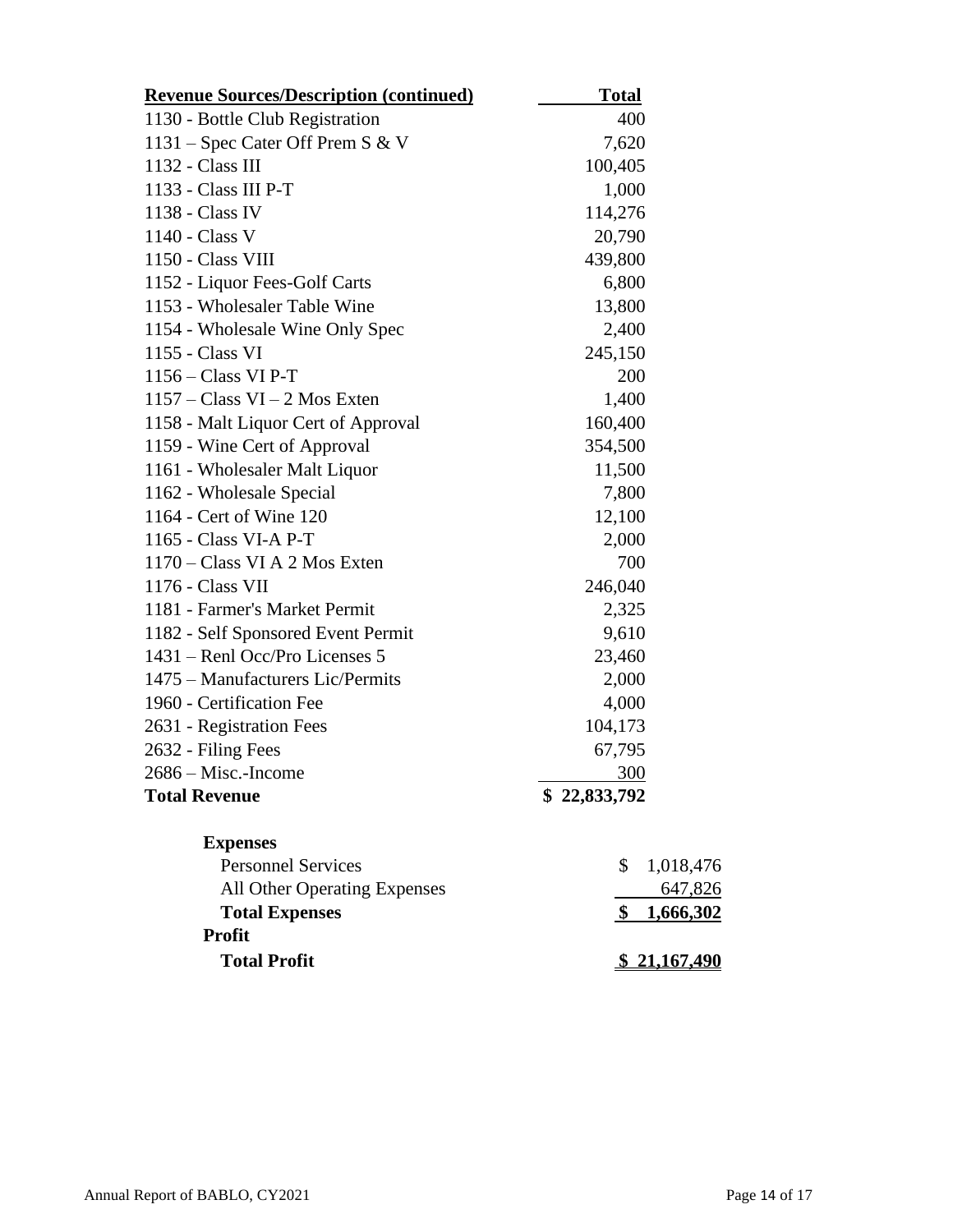**Section 10.** 28-A M.R.S. §84, sub-§7, ¶C, the information required by 28-A M.R.S. §83-C, sub-§7: A complete statement of revenues from and expenses for the sale of spirits by the Bureau for calendar year 2021.

|                         | Gross Sales <sup>4</sup>                  | \$242,336,859    |
|-------------------------|-------------------------------------------|------------------|
|                         | <b>Total Revenue</b>                      | \$242,336,859    |
| <b>Expenses</b>         |                                           |                  |
|                         | Cost of Goods Sold                        | \$160,406,176    |
|                         | Warehousing & Distribution Contract Costs | 11,571,071       |
|                         | <b>Trade Marketing Contract Costs</b>     | 5,136,689        |
|                         | Operating Expenses <sup>5</sup>           | 2,429,550        |
|                         | <b>Total Expenses</b>                     | \$179,543,486    |
| <b>Operating Profit</b> |                                           |                  |
|                         | <b>Operating Profit</b>                   | \$<br>62,793,373 |
| <b>Adjustments</b>      |                                           |                  |
|                         | <b>Outstanding Receivables</b>            | \$<br>38,426     |
|                         | Other Adjustments <sup>6</sup>            | (57, 048)        |
|                         | <b>Total Adjustments</b>                  | \$<br>(18,622)   |
| Profit                  |                                           |                  |
|                         | <b>Transferred to MMBB</b>                | <u>62,81</u>     |

**<sup>4</sup>** Gross sales include agency liquor store payments for products, depletion allowance payments from brokers for price reduction and suppliers' payments for bailment charges.

**<sup>5</sup>** Operating expenses include Personal Services, All Other and marketing and advertising expenses.

**<sup>6</sup>** Other adjustments include unusual revenues and expenses such as initial 50ml bottle size redemption costs, refunds and bad debt write-offs.